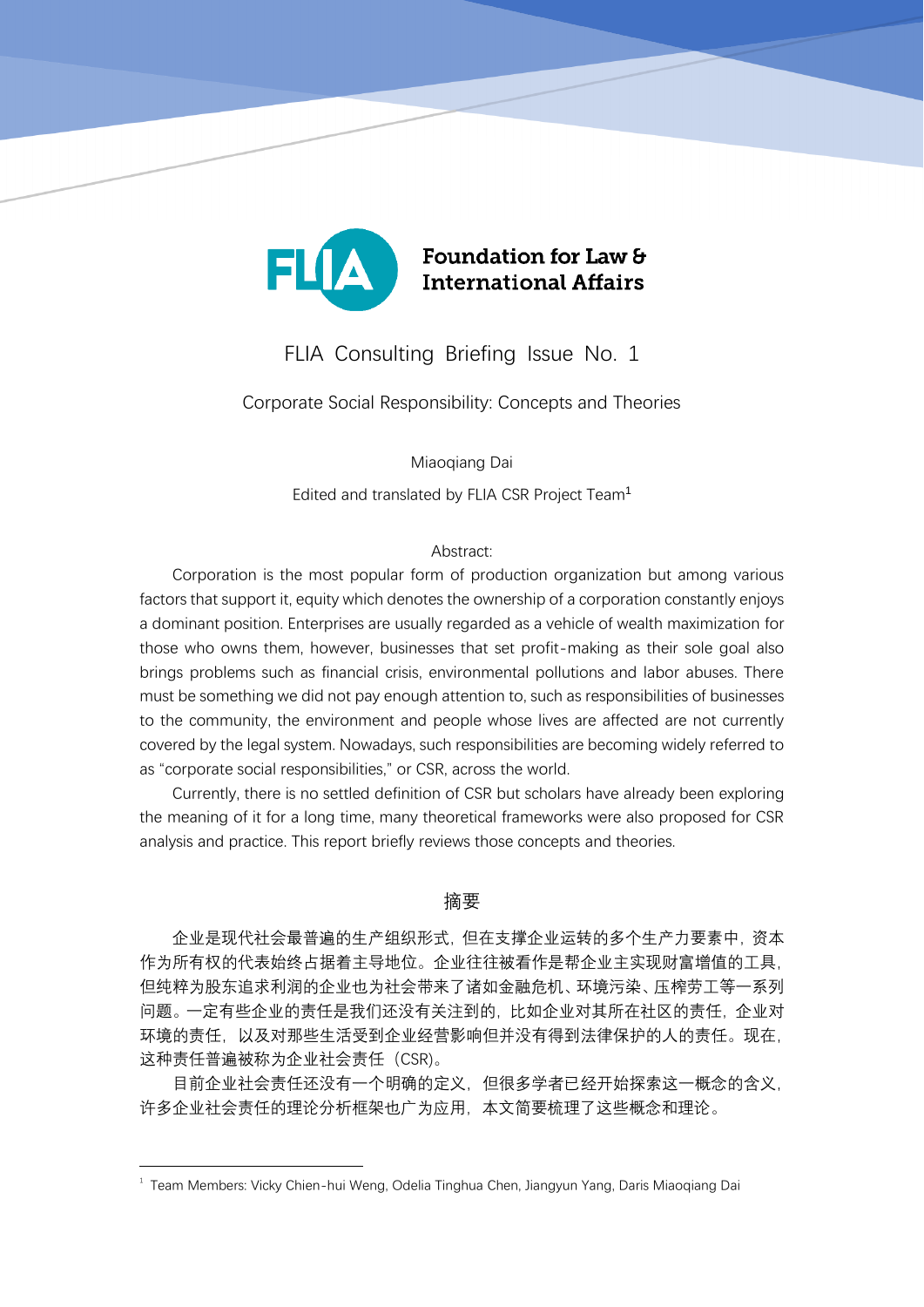Except for profit-maximization for shareholders, are there any other responsibilities that a legally operating business has to society? The answer is increasingly positive but also elusive. One of the most conventional and plausible viewpoints is that the fundamental social responsibility of a business is to operate and thus provide customers with goods and services, create jobs, and pay taxes. From a classic economic perspective, rationally self-interested businesses will benefit each other by making money for themselves. Difference of investment returns drives the invisible hand allocates resources throughout the market. The more profit one enterprise has, the more efficient it is. Thus the social responsibility of business is to perform its duty of an economic person: increasing profit (Friedman 1970).

Corporation as the omnipresent form of business is employed by entrepreneurs to put together production factors; namely capital, equipment, labor, know-hows, materials, etc., among which equity denotes the ownership of the business along with the obligations and rights attached to it. In this sense, the responsibility of a corporation is clearly to keep its operation and generate profit for its owner who founded the corporation for a mercenary purpose. Such a story sounds plausible but it becomes increasingly debatable as we see problems emerge along with egoistic business operations across the world.

Bankers on Wall Street designed convoluted but worthless financial products that helped them make colossal profits without being exposed to effective regulation and lawsuits, but at last led to the Financial Crisis that swept the global economy ten years ago. International chemical companies set up factories in poor third-world countries through foreign subsidiaries that insulate them from being unaffordably responsible for events such as the toxic chemical leak that killed thousands of people in Bhopal, India in 1984. Fast-fashion garment retailers sell sweaters and jeans to people around the world for a hundred dollars each, while the workers in Bangladesh who made them only get paid 2 to 4 dollars per day (Elven 2018) in over-crowded and flimsy facilities which might collapse in a second.

There must be something we did not pay enough attention to, such as responsibilities of businesses to the community, the environment and people whose lives are affected are not currently covered by the legal system. Nowadays, such responsibilities are becoming widely referred to as "corporate social responsibilities," or CSR, across the world.

Currently there is no consensus on the definition of corporate social responsibility across academia, industry or policy-making circles. However, there are some established models to approach CSR. Some scholars argue that corporate social responsibility could be defined as international private business self-regulation (Sheehy 2015), as those responsibilities are not required by the public administration in most regulatory systems. It is thought that CSR is brought out by private businesses themselves to avoid misconduct and keep their operation away from troubles. International Standard Organization defines a socially responsible business as "acting in an ethical and transparent way that contributes to the health and welfare of society" (ISO 2010).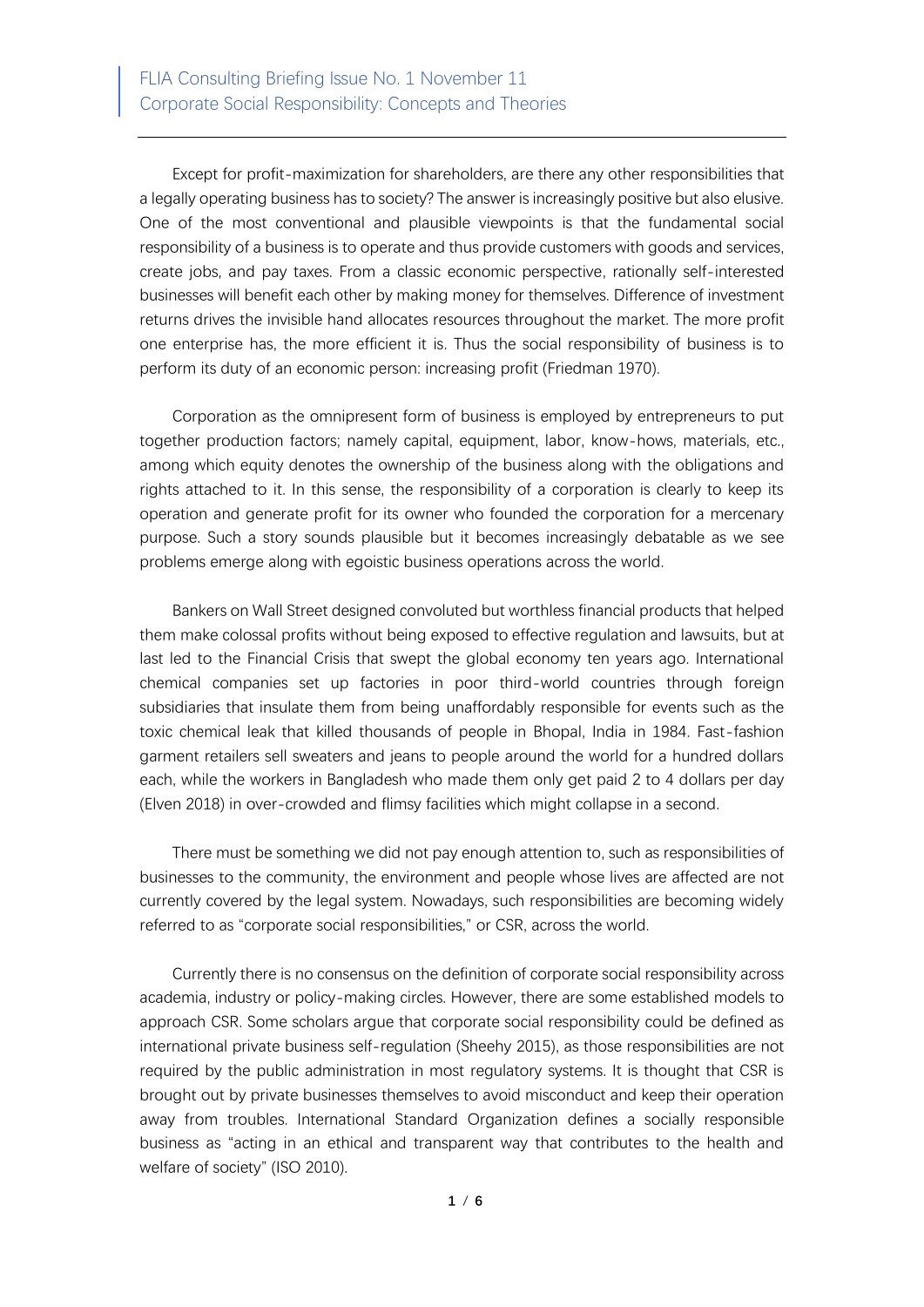Anyway, there are some commonly recognized theoretical frameworks in observing and understanding CSR. The most attractive one to businesses is a liberal model proposed by Milton Friedman in 1971. In line with his idea that the purpose of business is to serve the owners' need for profitability, the liberal model argues that the social responsibility of a business is sufficiently met once the business obeys the law and pays taxes while operating (Kanji and Agrawal 2016). In this model, engagement in charitable undertaking is up to choices of businesses and it will meet the social end of businesses' responsibility as a private voluntary contribution to the community. Such a model is increasingly being regarded as obsolete as more and more aspects of corporate responsibility emerge in the horizon.

The framework of three bottom lines consisting of social, economic and financial dimensions is widely accepted as the Triple Bottom Line Model (3BL or TBL) for CSR. It was first coined by John Elkington a quarter of century ago (Elkington 2018) arguing that instead of focusing on short-term business turnouts for shareholders, a company should build its business value through comprehensive considerations of its responsibilities to a wider range of stakeholders.

Unlike the conventional parochial business mindset, the scope of stakeholders includes not only internal stakeholders such as employees and shareholders, but also external stakeholders such as suppliers, business partners, customers, and even the community and the environment at large. First elaborated by scholars including Ian Mitroff and Edward Freeman in 1983, the stakeholders theory is now universally embraced as a morally adequate principle of organizational management and ethical conduct not only in business, but also in many other fields.



Figure 1 Pyramid Model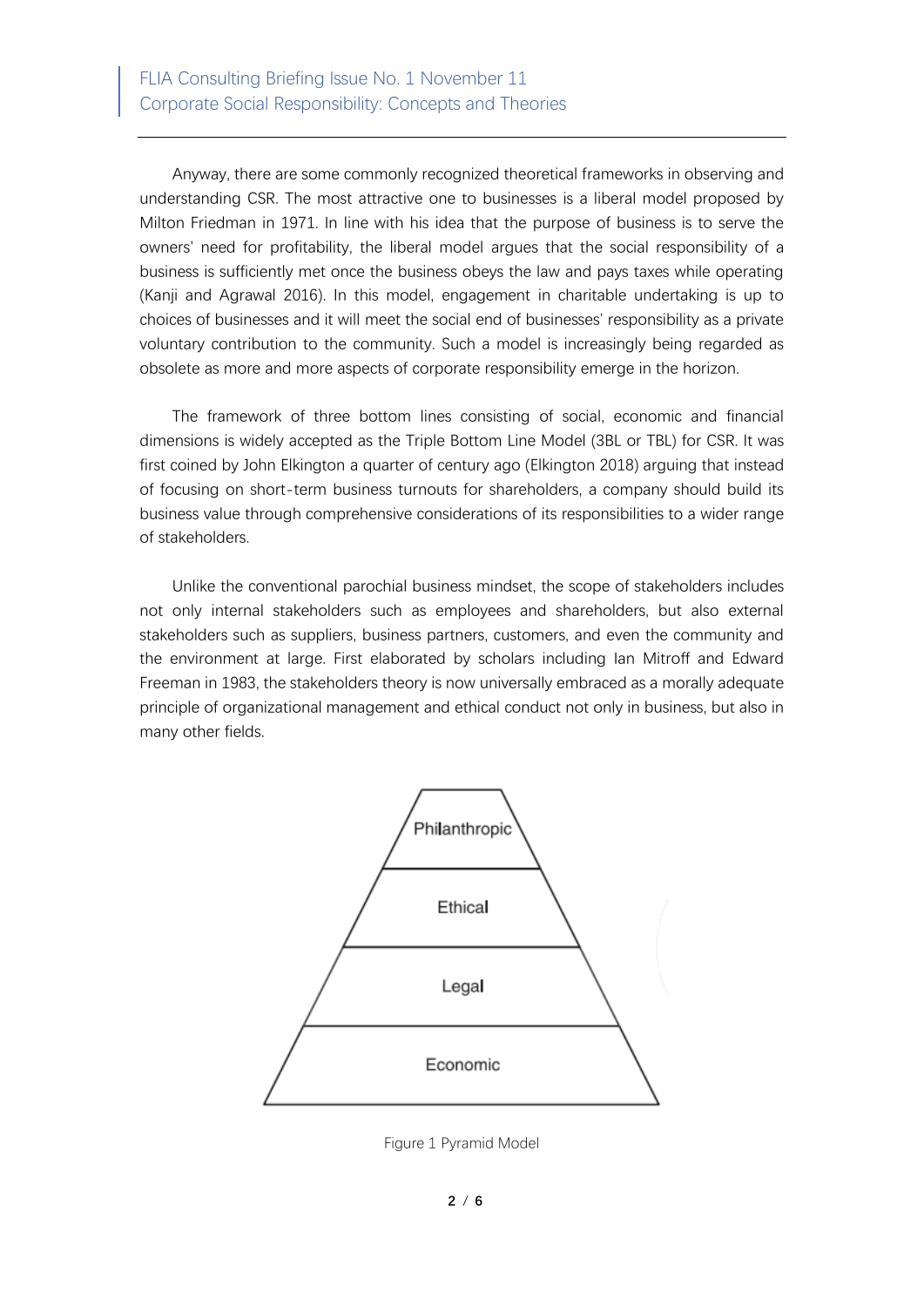# FLIA Consulting Briefing Issue No. 1 November 11 Corporate Social Responsibility: Concepts and Theories

Archie Carroll argues that even though profit is important to businesses, a wider purpose and a pyramid of multiple levels of responsibilities should be taken into consideration. The pyramid of CSR consists of four levels of responsibilities, namely economic, legal, ethical and philanthropic, with the order being set by descending importance from the bottom to the top. (Carroll 1991). Businesses' economic responsibilities to make profit are the base on which all other responsibilities could rest. Legal responsibilities are those required by law in operation and ethical responsibilities are those that stand out of the boundaries of law but are still expected as moral standards for businesses. Philanthropic responsibilities are marginal in the system with the least importance. (Kanji and Agrawal 2016)



Figure 2 Intersecting Circles Model

By refusing to prioritize the order of the four aspects of responsibilities, Schwarz and Carroll presented the Intersecting Circles Model in 2003 to draw a juxtaposition structure of four levels of responsibility mentioned above. In this model, intersections between different responsibilities are also identified to show responsibilities that could fall in multiple spheres at the same time. This model clearly pointed out the fact that responsibilities could be intertwined in many ways for businesses. (Kanji and Agrawal 2016) Such a model significantly demonstrates descriptive value in observing the occasions in which profits made by businesses might not be only subject to purely economic responsibilities, but are also relevant to other responsibilities. From another perspective, it also helped the understanding of the fact that performing legal, ethical and philanthropic responsibilities could also have implications to the economic aspect.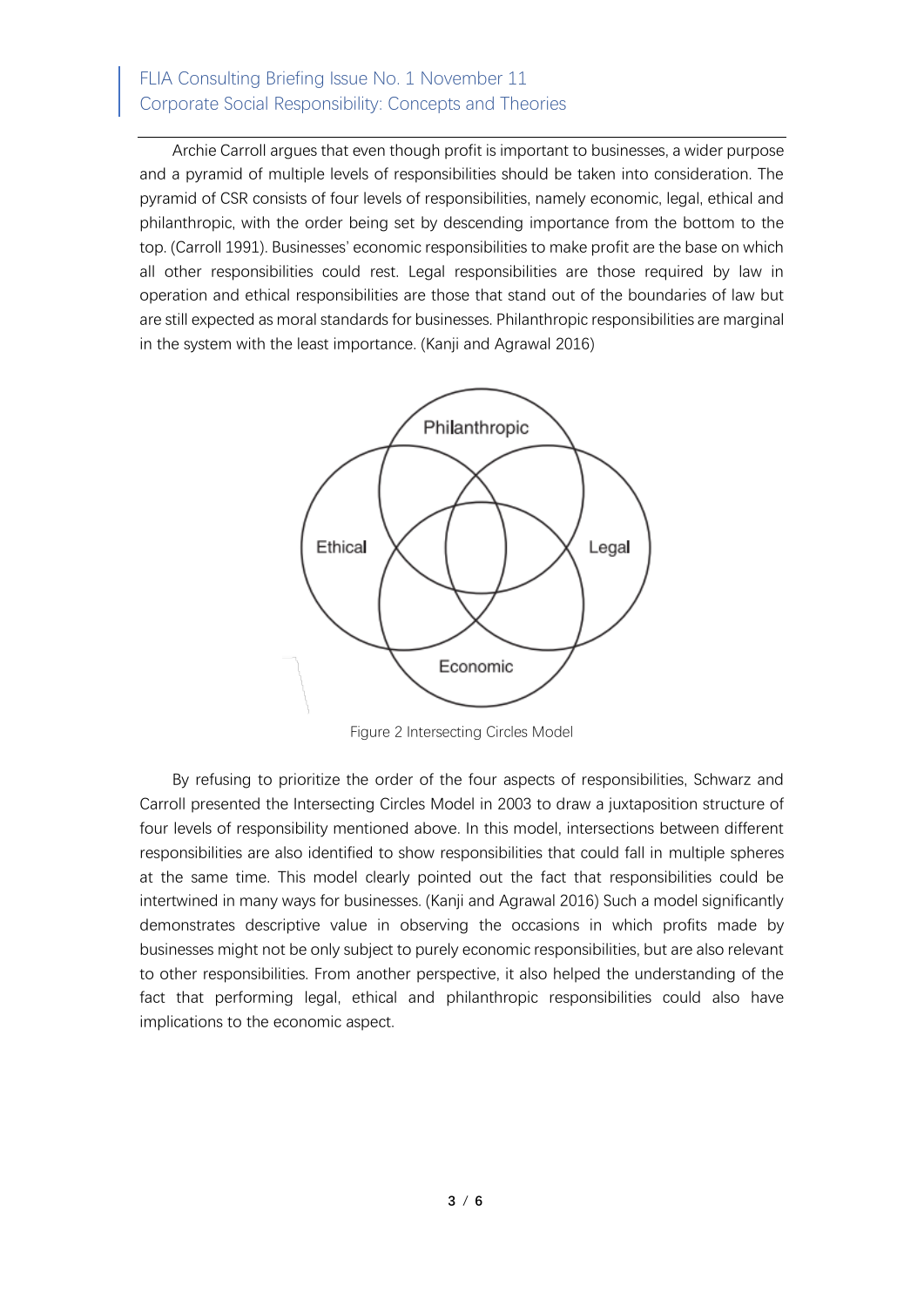FLIA Consulting Briefing Issue No. 1 November 11 Corporate Social Responsibility: Concepts and Theories



Figure 3 Concentric Circles Model

Move one step further in the relationship among different levels of responsibilities, the Concentric Circle Model proposed by the Committee for Economic Development in 1971 provided a structure that locates the different responsibilities in terms of width of coverage. In contrast to other models, philanthropic responsibilities in this model covers the widest range inclusive of ethical, legal and economic responsibilities respectively with an order of descending coverage. Each level of responsibility covers the level below and economic responsibility sit in the center as the most parochial one encompassed by all others. (Kanji and Agrawal 2016) This model reflected the idea that CSR is the concept adopted by businesses to secure private economic values by making sure public welfare is not infringed, not only economically, but also legally, ethically and philanthropically, by their operation.

Businesses vary from one to another in terms of size, industry, business model, governance structure etc., hence theoretical frameworks applicable also vary from one corporation to another. Above we discussed several established CSR models but they are far from sufficient in terms of meeting the need of CSR research and practice. With the emergence of complex and innovative businesses, it is becoming commonly accepted among scholars and practitioners that new and more elaborated models should be proposed and adopted. The field of CSR is gaining more and more attention and we will keep on exploring.

#### **Bibliography**

Carroll, Archie. "The pyramid of corporate social responsibility: Toward the moral management of organizational stakeholders". Business Horizons, 34, no.4 (1991): 39–48. Friedman, Milton. "The Social Responsibility of Business is to Increase Its Profits" In Corporate Ethics and Corporate Governance, edited by Walther Ch. Zimmerli, Klaus Richter and Markus Holzinger, 173-6, Springer, 2007. First Published in The New York Times Magazine, September 13, 1970.

Sheehy, Benedict. "Defining CSR: Problems and Solutions" Journal of Business Ethics,